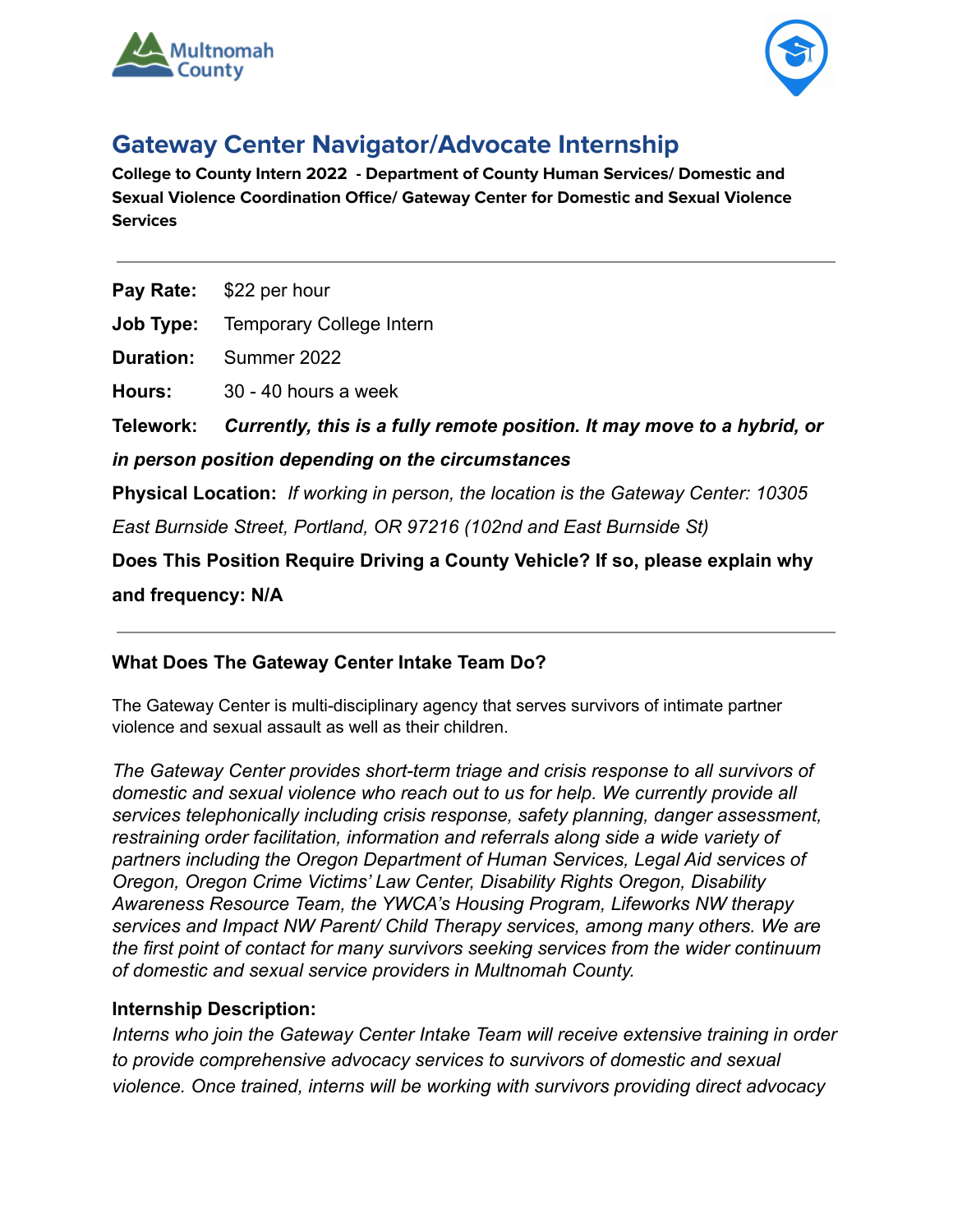



*and also connecting them with other services and resources that they need. Many of these calls will involve the facilitation of restraining order paperwork as well as helping survivors to address their emergency housing needs. Interns will be supported by all members of the Gateway Center Intake Team, and will never work without deep support from professional team members. That said, the role involves exposure to traumatic information and events and candidates should assess their ability to provide crisis services prior to application. If this position interests you, but you still have questions, please do apply and we can provide additional detailed information about the job duties and context.*

Responsibilities include:

- *● Deliver trauma-informed and survivor-centered services to survivors of domestic violence and sexual assault*
- *● Exercise trauma-informed communication in person and over the phone*
- *● Conduct comprehensive safety planning and danger assessment*
- *● Work in collaboration with survivors to determine and address their needs*
- *● Make appropriate referrals*
- *● Assist participants with filing protective orders*
- *● Assist participants with filling out housing assessments (Safety Stabilization Assessments "SSAs")*
- *● Other duties as assigned*

## **Education and Experience Qualifications:**

- *Expresses warm, caring, and friendly attitude towards community members (*ability to treat others with respect and have a customer service orientation)
- *● Ability to respect and maintain confidentiality*
- *● Willing to train up to be a domestic/ sexual violence advocate (*Complete DV 101 and other mandatory training)/ *on the job training provided*
- *● Willingness to work with community members experiencing crisis/ trauma*
- *● Knowledge of systemic oppressive systems including racism, capitalism, patriarchy, homophobia, ablism, xenophobia, etc. Willingness to take responsibility for personal bias and seek to not allow biases to influence service delivery*